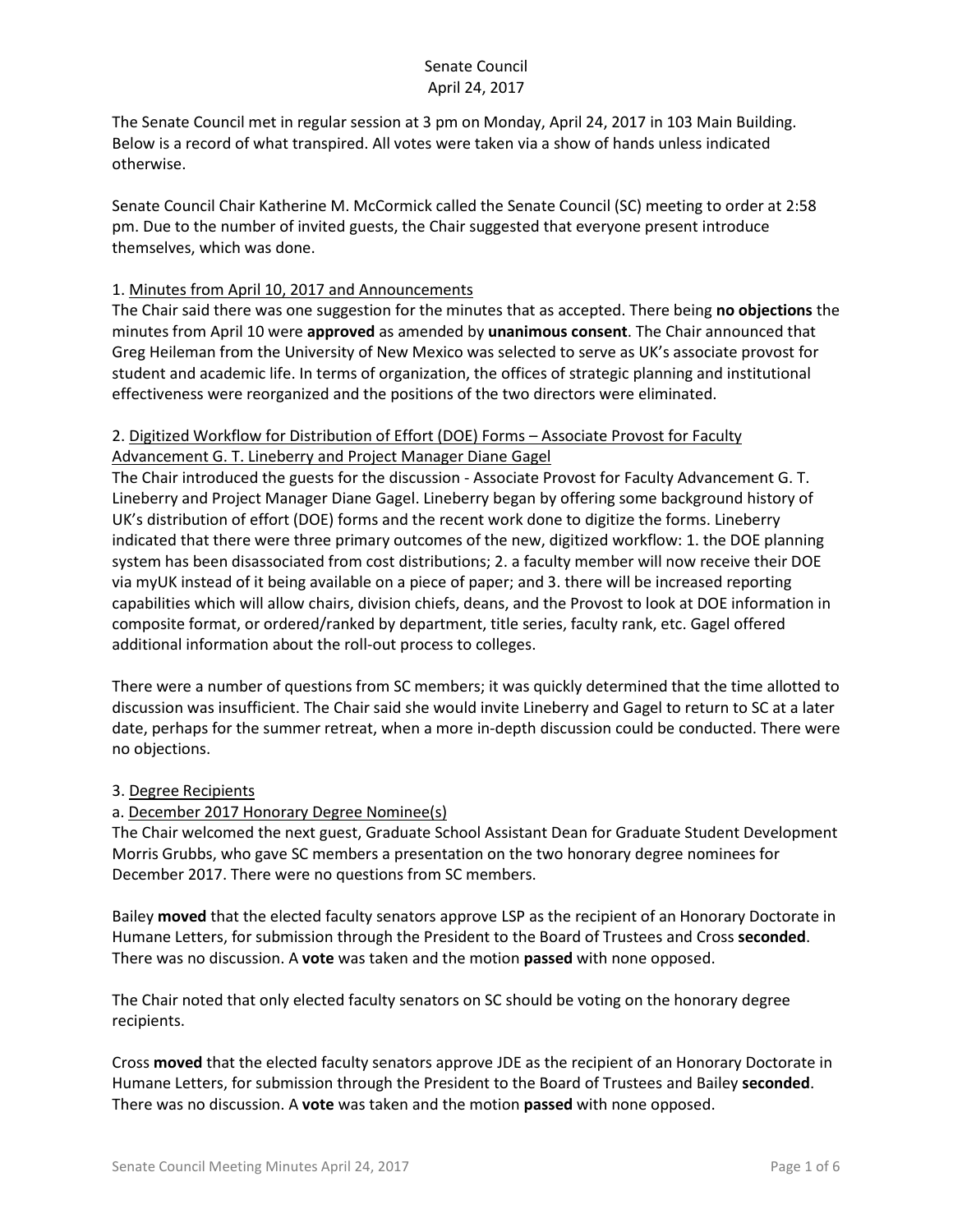The Chair reminded SC members to not share the names of the honorary degree candidates, which was to be kept confidential.

#### b. May 2017 Degree List

Grossman **moved** that the elected faculty senators approve UK's May 2017 list of candidates for credentials, for submission to the President to the Board of Trustees and Schroeder **seconded**. A **vote**  was taken and the motion **passed** with none opposed.

#### c. Early August 2017 Degree List

Grossman **moved** that the elected faculty senators approve UK's early August 2017 list of candidates for credentials, for submission to the President to the Board of Trustees and Schroeder **seconded**. A **vote**  was taken and the motion **passed** with none opposed.

#### 4. Proposed Changes to 2017-18 University Calendar

Guest Cleo Price, assistant dean for graduate academic services, explained the Graduate School-related changes needed for the 2017-18 University calendar. Bailey **moved** to approve the proposed changes as distributed and Schroeder **seconded**. A **vote** was taken and the motion **passed** with none opposed.

#### 5. Committee Reports

### a. Senate's Academic Organization and Structure Committee (SAOSC) – Ernie Bailey, Chair

i. Proposed Name Change of Department of Forestry to Department of Forestry and Natural Resources Bailey, chair of the Senate's Academic Organization and Structure Committee (SAOSC), explained the proposal. He said that the SAOSC discussed the proposal via email and that the issue that warranted attention pertained to a letter from the steering committee for interdisciplinary degree in Natural Resources and Environmental Sciences (NRES), written two years ago, in which the NRES steering committee had no objections to changing the MS Forestry degree name to add "and Environmental Sciences" after "Forestry." The letter, however, expressed concern about negative impact on the NRES program if "Environmental Sciences" was added to more than the MS Forestry. Bailey opined that what was missing from the Department of Forestry's name change proposal was a current response from NRES on this issue. He indicated that two guests, Jeff Stringer (AG/Forestry, department chair) and David McNear (AG/Plant and Soil Sciences, DUS for NRES and steering committee member), were present to answer questions.

Bailey solicited questions about the name change in general. Bird-Pollan asked for more information about what "natural resources" entailed – as a lawyer, she understood that phrase to encompass oil and gas and wondered if there was a common usage of "natural resources." Stringer explained that faculty in Forestry had expertise in many issues other than Forestry; included in "natural resources" is water resources. The name of "Forestry" did not fit the unit well, Springer stated, and said that the unit's work was best encompassed by the addition of "and Natural Resources." He said that the departmental faculty reviewed a variety of alternate names, including "wildlife," but none fit the department's activities better than "and Natural Resources." He noted that from the standpoint of Forestry faculty, it excluded oil and gas.

Bailey asked McNeal about any overlaps, noting that NRES was an interdisciplinary program, without a department chair to go to bat for them, so it was important that SC be sensitive to their issues. He added that there were some members of NRES whose appointment was in Forestry. McNear said that the NRES program was consulted a couple of years ago about the name change to the MS Forestry [to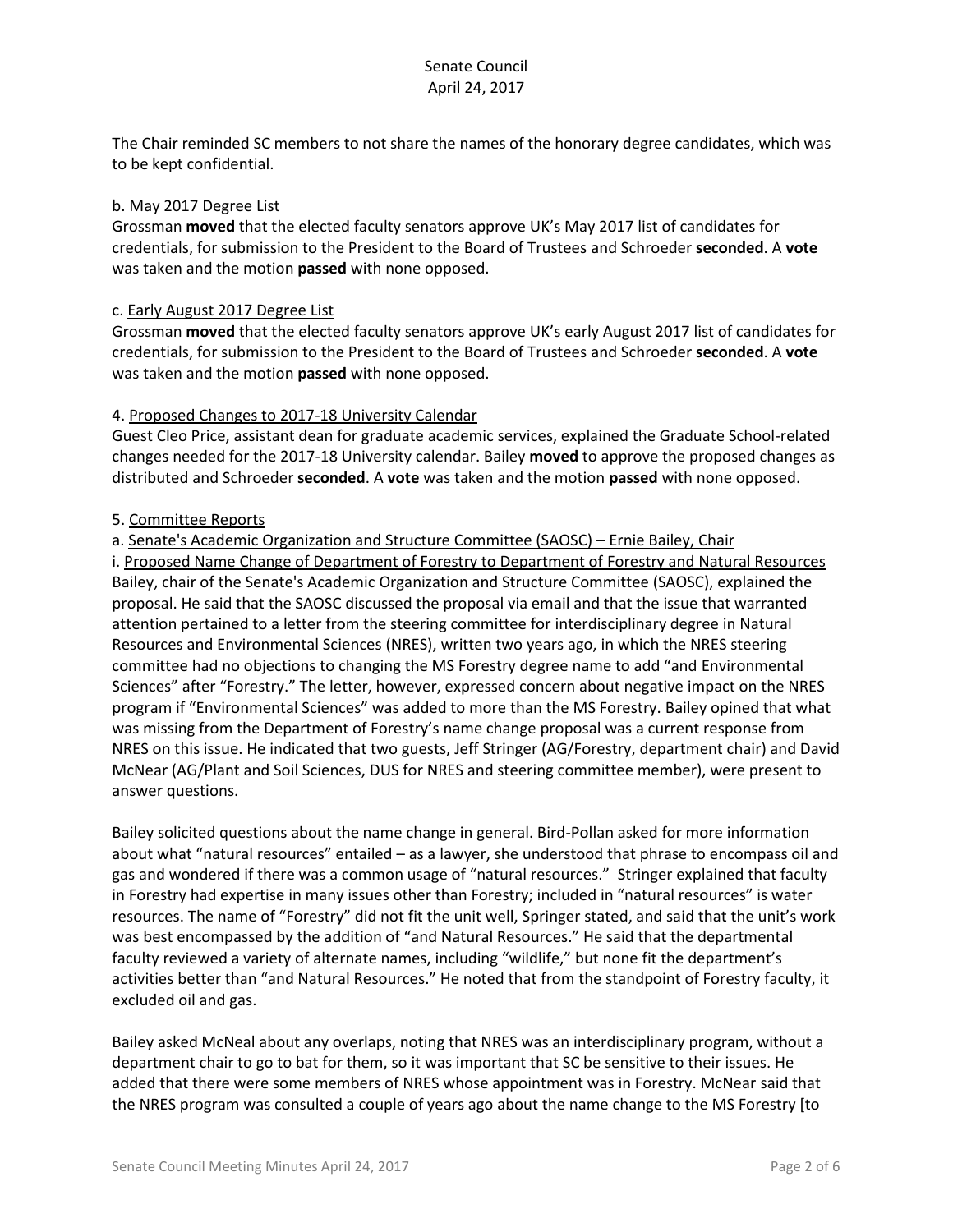add "and Natural Resources" to that degree name] and that the sentiment of the NRES steering committee was that the name change to the master's degree was fine, but there were concerns about "and Natural Resources" creeping into the department name and other places. The NRES steering committee thought that any additional use would involve more discussion. There were also concerns from NRES that having two undergraduate degrees with "and Natural Resources" would be confusing to students. Bailey commented that the undergraduate degree in NRES was heavier in science than the undergraduate degree in Forestry. Bailey summarized by saying that the two programs did appear to be different and fulfilled different niches. The question he still had pertained to not knowing the extent to which Forestry will evolve and overlap into NRES.

SC members and guests discussed the concerns raised by NRES about the proposal. McNear indicated that he understood that Forestry faculty wanted a name change for their department and he did not want the NRES placed in a position to have to oppose it, but rather that he would like a discussion first, and a commitment from Forestry to be supportive of NRES. He said NRES was not actively consulted on Forestry's name change and that his desire at this point was begin from a new slate, without any animosity, and simply find some middle ground from which both parties can work. In response to a question from Schroeder, Bailey explained that there was some awareness within the College about NRES' concerns, but there was also a reluctance for the NRES steering committee to get in the way of the proposed name change. The undergraduate curriculum committee in the College discussed it at length and concluded it would not adversely affect NRES but that attention should be paid to the name overlap in the future. Some SC members expressed concern about the lack of resolution regarding NRES's concerns and wondered about the feasibility of delaying the Senate's vote until it was resolved.

Cross **moved** to endorse the proposed name change to the Department of Forestry with the caveat that Stringer and McNear draft a letter, which could be read to Senate, to ensure that the issues discussed will be resolved. Grossman **seconded**. There was additional discussion. Bird-Pollan asked if Cross's motion was intended to require an agreement to be in place for the May 1 Senate meeting. Cross clarified that his intent was to require a letter indicating a willingness to work together on the issues discussed. Ms. Brothers stated that the letter would need to be received by the Chair no later than 3 pm on Friday, April 28. There was no additional discussion. A **vote** was taken and the motion **passed** with a majority in favor and one opposed.

### b. Senate's Academic Programs Committee (SAPC) – Margaret Schroeder, Chair

#### i. Proposed New Undergraduate Certificate in Sexuality Studies

Schroeder, chair of the Senate's Academic Programs Committee (SAPC), explained the proposal. The **motion** from the SAPC was a recommendation that the University Senate approve the establishment of a new Undergraduate Certificate in Sexuality Studies, within the Department of Gender and Women's Studies in the College of Arts and Sciences. Because the motion came from committee, no **second** was required. There were a couple questions. A **vote** was taken and the motion **passed** with none opposed.

### ii. Proposed New Undergraduate Certificate in Baroque Trumpet

Schroeder explained the proposal. The **motion** from the SAPC was a recommendation that the Senate approve the establishment of a new Undergraduate Certificate in Baroque Trumpet, in the School of Music in the College of Fine Arts. Because the motion came from committee, no **second** was required. There were no questions from SC members. A **vote** was taken and the motion **passed** with none opposed.

iii. Recommendations for Professional Degree Definitions and Approval Processes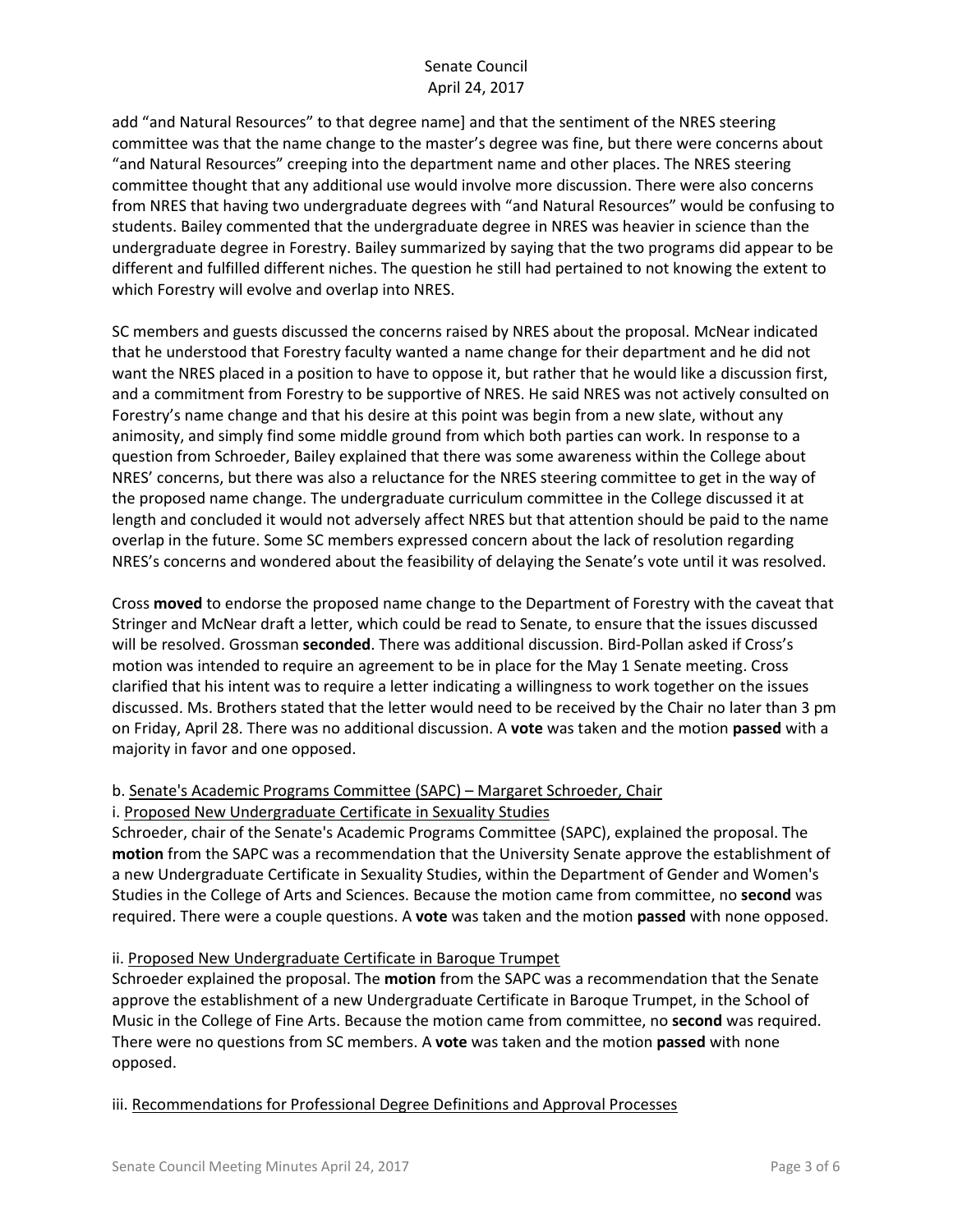Schroeder explained the recommendations from the SAPC regarding professional degrees. SC members discussed the recommendations; guest Davy Jones, co-chair of the Senate's Rules and Elections Committee (SREC), also participated in the discussion. SC members offered a variety of suggestions.

- Incorporate examples of each type of professional degree to better distinguish among the similar definitions.
- Remove references to "professional college" in the *Senate Rules* because it is an outdated term and confuses the issue of professional degrees.
- Clarify if the intent that the definition of a professional master's degree program specifically excludes programs that are shorter than two years' duration.
- Determine if the Council on Postsecondary Education (CPE) will accept UK's utilization of a fourth defined type of professional degree if the CPE only has three types.
- UK's current degree categories are predicated on their use of certain number series of courses with the new language eon professional degrees, determine which course number series will be used.

The Chair noted that there were a number of remaining agenda items and wondered aloud if consensus on the recommendations would be reached. She acknowledged that the SAPC had done a great deal of work on the matter and that it warranted a thorough discussion. Bird-Pollan asked about the consequences of having a degree in one category instead of another and Schroeder responded that it pertained to differential tuition. Schroeder explained to Grossman that SAPC did not recommend removal of references to "professional colleges" because of the many references in the *Senate Rules* to professional colleges and the sheer amount of work that would need to be undertaken if that terminology was removed.

Given the massive revisions to the SRs that the recommendations entail, there was wide support for the proposal to be vetted by the Senate's Rules and Elections Committee (SREC), also. Grossman **moved** to table the discussion on the SAPC's recommendations on professional programs until the SC retreat. McGillis **seconded**. After additional discussion, Grossman **amended** his motion so that SC instead postponed review of the SAPC's recommendations, to give the SREC time to review the changes. McGillis **agreed** to the changed motion. A **vote** was taken and the motion **passed** with none opposed.

# iv. Recommendations for Program Changes Involving New Emphases (Tracks, Concentrations, and Specializations)

Schroeder **moved** to table the recommendations for program changes involving new emphases until the next regular SC meeting. Mazur **seconded**. A **vote** was taken and the motion **passed** with none opposed.

## v. Recommendations for University Scholars Programs Not Approved by Senate

Schroeder explained the SAPC's recommendations. She noted that the third option was for the two units which were thought to have a University Scholars Program (USP), but for which no evidence was found the process will allow them to make their USPs official, too. In response to a question from Bird-Pollan about students currently enrolled in some of the USPs that were not approved by Senate, Schroeder noted that there was an inherent, underlying premise to the recommendations that each will be approved. The SAPC's job will be to ensure that a USP is able to be approved by Senate.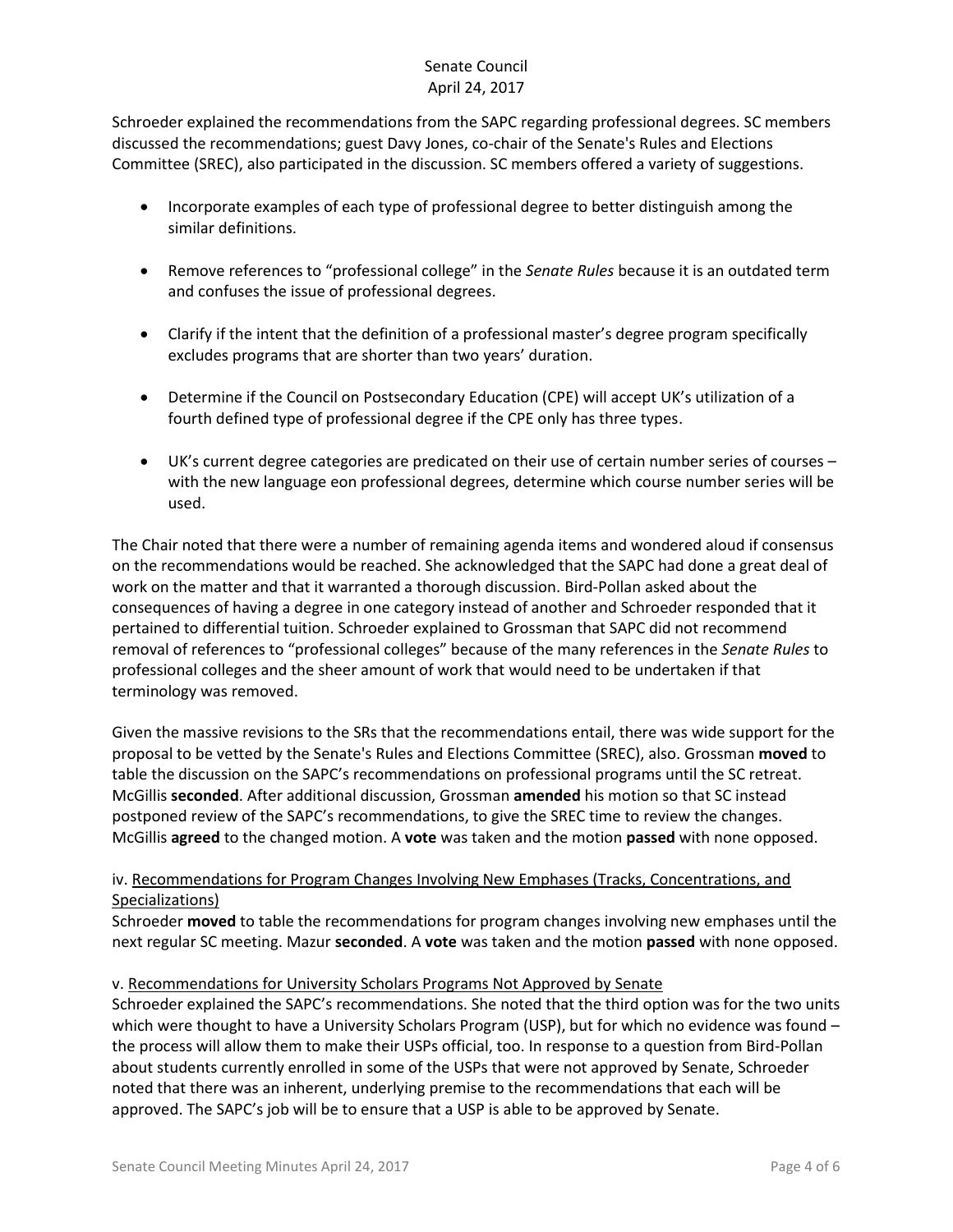The motion from the SAPC was a recommendation that the SC approve the SAPC's proposed actions to formalize the USPs not approved by Senate:

- 1. Contact all USPs not approved by the senate. Ask them to submit the USP paperwork by August 31, 2017 to the Senate Council office. Proof of college level review/minutes, will not be required.
- 2. They will then be forwarded together to SAPC to be reviewed and approved no later than September 30, 2017. They will then be forwarded to Senate Council and Senate for approval.
- 3. For USPs that colleges think they have, but there is no record for: Dean of the Graduate School will contact the DGSs who have inquired and ask them to also submit their program paperwork, with proof of College level review, no later than August 31, 2017. It will then be reviewed by the Graduate Council and proceed through the normal approval processes.

A **vote** was taken and the motion **passed** with none opposed.

### vi. Year-end Report

Schroeder **moved** to table the year-end report until the May 8 SC meeting. Mazur **seconded**. A **vote** was taken and the motion **passed** with none opposed.

### c. Senate's Rules and Elections Committee (SERC) - Joan Mazur and Davy Jones, Co-Chairs

a. Update on Activities

Mazur, co-chair of the Senate's Rules and Elections Committee (SREC), provided SC members with an update on the SREC's recent activities, which included college elections and associated certifications of the results and the creation of an appeals process for a faculty member to use if they would like to challenge an assertion that the faculty member is ineligible to vote in the trustee election.

Mazur also stated that many of the SREC members were contacted by other faculty members regarding concerns about the new excused absences policy in *Senate Rules 5.2.4.2* ("Excused Absences"). As a result, the SREC has begun drafting an interpretation that adds text about the type of documentation an instructor may request if a student has a professional interview. The SREC left for another day the issue of documentation for post-graduation employment. Mazur added that she would like Reid or Childress to attend the next SREC meeting when the excused absences policy was discussed. There were a few comments from SC members. Reid expressed opposition to the draft form, stating that it was an odd requirement that the person interviewing the student would need to sign the form. She stated that having that sort of odd requirement was not the best way to begin an interview. Reid was amenable to working with the SREC to identify some sort of way to verify the need for an interview at a particular time, commenting that a form was not the only way to document an interview. Reid asserted that the simplest way to offer proof of an interview was for a student to provide a copy of the email they received about the interview from the prospective interviewer.

### 6. Proposed Changes to *Administrative Regulations*

### a. Background Information and Partial Summary of Changes

The Chair welcomed the guests in attendance for the discussion: Marcy Deaton (senior associate general counsel), Nick Kehrwald (interim dean of students), and Terri Crocker (senior paralegal). Kehrwald